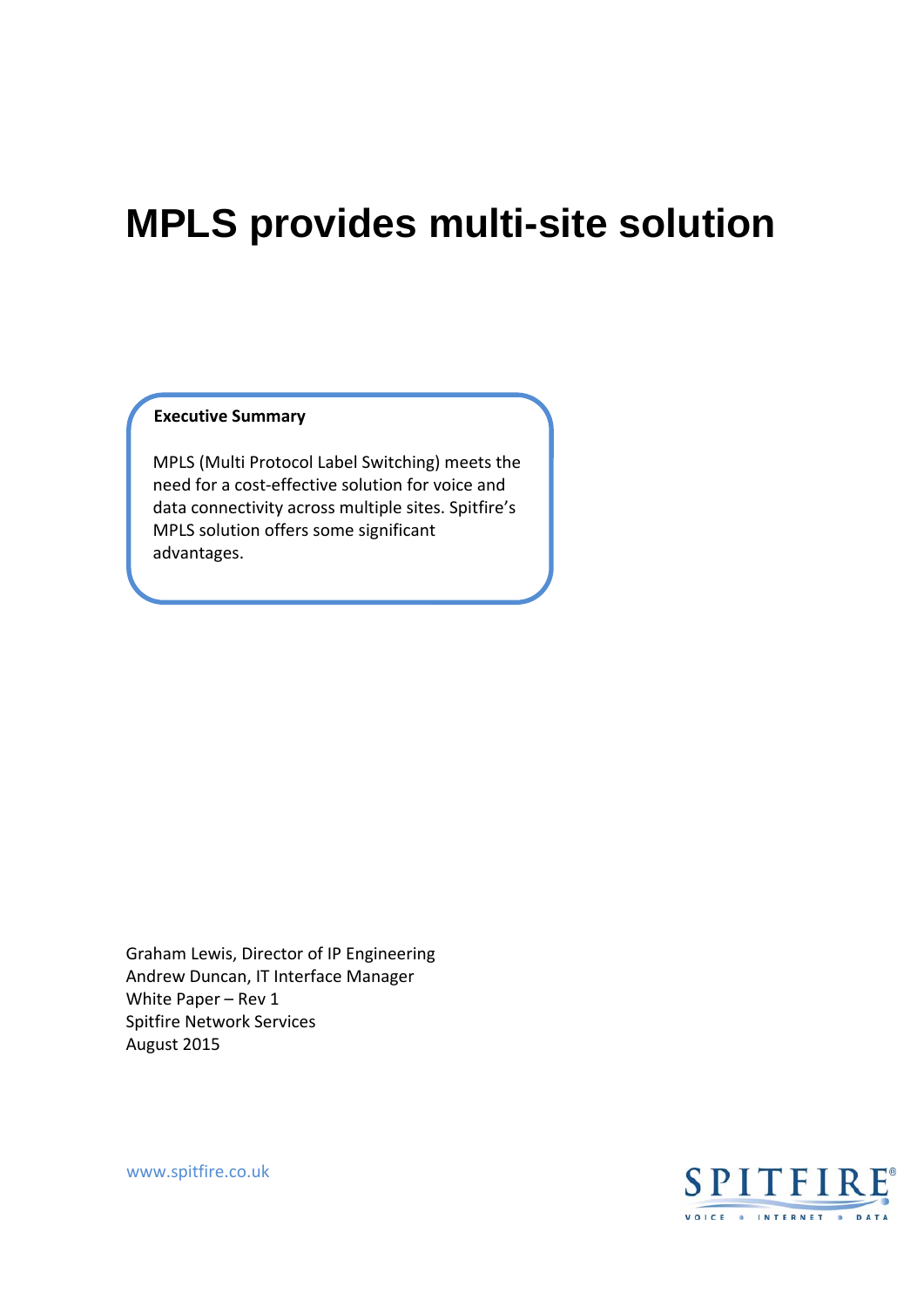#### Introduction Many customers want to link multiple sites into a voice and data network without the expense of dedicated leased lines or unreliability of IPsec VPNs. MPLS is a way of achieving multisite connectivity efficiently and with minimal cost. Spitfire MPLS solutions provide cost effective, secure connectivity for a business to connect multiple sites, remote workers and the internet for both voice and data by using MPLS enabled Ethernet or broadband circuits.

MPLS provides a secure low cost voice and data link between multiple sites, making it an ideal solution for multisite businesses, for example branch offices of the same company, where high volumes of data and guaranteed voice service provision are a necessary requirement.

*"Spitfire's approach to MPLS is simple"*

Spitfire's approach to MPLS is simple; our clients receive all of the technical and commercial benefits of the MPLS solution without the large implementation and management related costs. Spitfire MPLS is therefore ideal for any sized business which needs to share data and/or voice connectivity across multiple offices.



MPLS achieves this by adding an extra layer of label information to packets so that packets are recognised by network hardware.

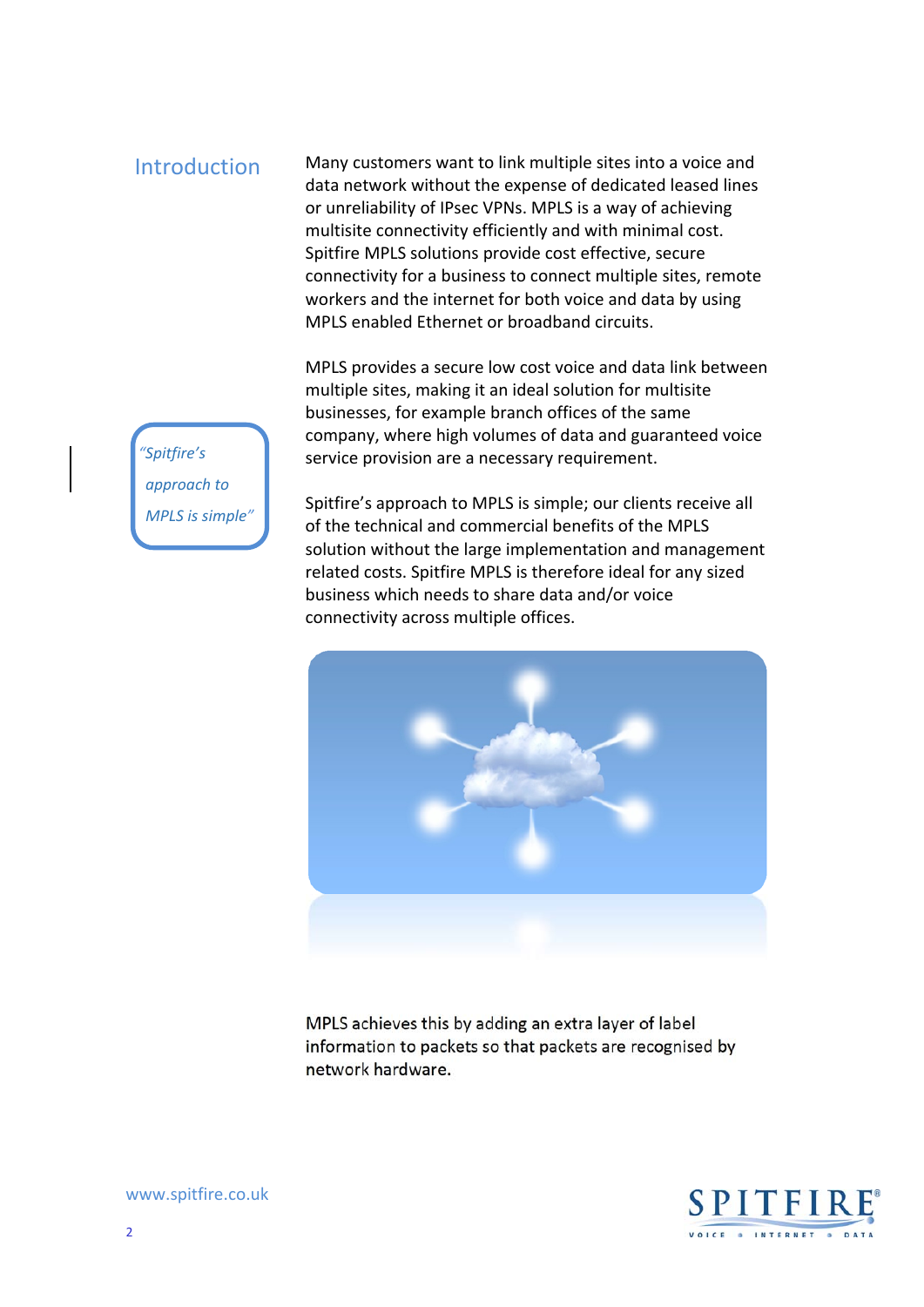## How it works

*"All sites are interconnected with no single point of failure … allowing data to securely route between sites"*

Spitfire MPLS allows customers to deploy a private managed network linking multiple sites directly into Spitfire's core network. Spitfire MPLS can be based on a wide range of connectivity circuits, including:

- Fibre Ethernet
- Copper Ethernet
- SDSL M
- VDSL (Fibre Broadband)
- ADSL2+ / ADSL Max

As the circuits connect into Spitfire's central 'cloud', all sites are interconnected with no single point of failure. This makes an MPLS network more flexible and resilient than using the traditional approach of site to site leased lines or IPsec VPNs (Virtual Private Networks) both of which require expensive routers and complex configuration.

Because of the design of a Spitfire MPLS solution, adding a new site into an MPLS network is as simple as just ordering a single circuit at the new address. Spitfire will then connect this new site directly into the MPLS network, allowing data to securely route between all sites without the need to set up more VPNs and firewalls.

Advantages of Spitfire MPLS

Spitfire MPLS networks offer high security while reducing overall cost of ownership. Standard circuit routers are used on each site, meaning expensive routers and firewalls are not needed, nor is any complicated on site customer configuration and management.

For external Internet connection, an optional hosted firewall service provides a centralised Internet connection, for all sites. The MPLS cloud allows all sites to link to each other in a full mesh, and when linked to the hosted firewall this provides secure external access to the Internet. With a single large gateway to the Internet through a centralised firewall, the cost of Internet bandwidth is reduced while at the same time improving reliability, speed and management control.

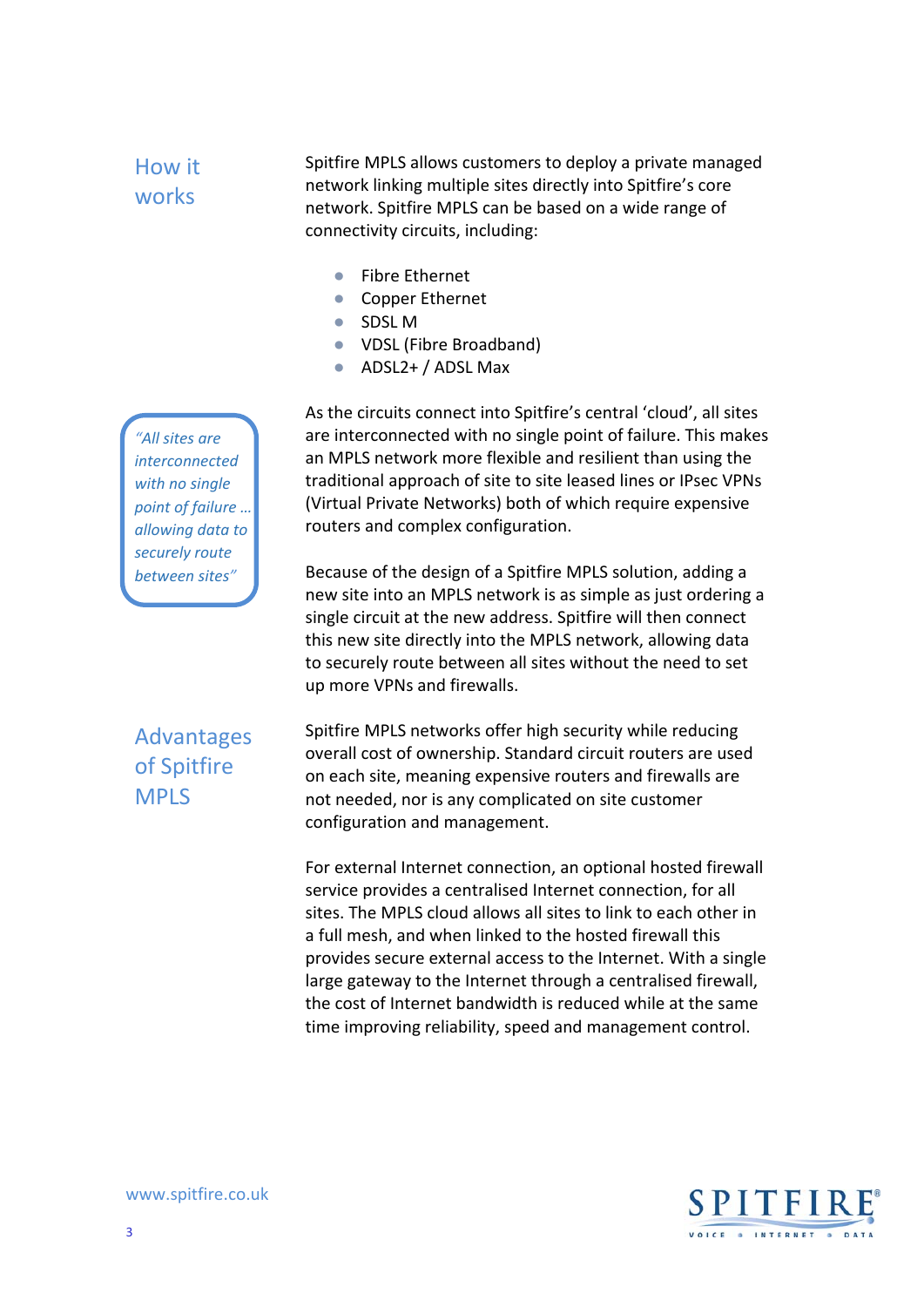What makes **Spitfire** MPLS different?



Spitfire MPLS is ideal for voice solutions (VoIP) and SIP Trunks. By using voice dedicated circuits or converged voice and data circuits with Quality of Service (QoS) enabled, voice quality can be assured between all MPLS sites. A direct connection between our clients' MPLS networks and the Spitfire SIP trunks ensure end to end voice quality. Spitfire SIP trunks also provide lower cost external calls and free calls between sites, with service level agreements (SLAs) for assured performance levels. An MPLS is easily scalable, flexible providing a secure, resilient multi-site solution.

Spitfire utilises dedicated connections between the client's sites and Spitfire's MPLS core network – these do not touch the public Internet so are not subject to the same quality and security issues that an IPsec VPN solution would have to bear.

*"One‐time costs are kept to a minimum"*

As all circuits terminate on the Spitfire MPLS core we do not incur large charges from other carriers or datacenters. Configuring the circuit as part of an MPLS is also a relatively simple exercise so only a small fee per circuit is charged. All onsite equipment is standard for the circuit type and we make the setup as simple and straightforward as possible so one‐time costs are kept to a minimum.

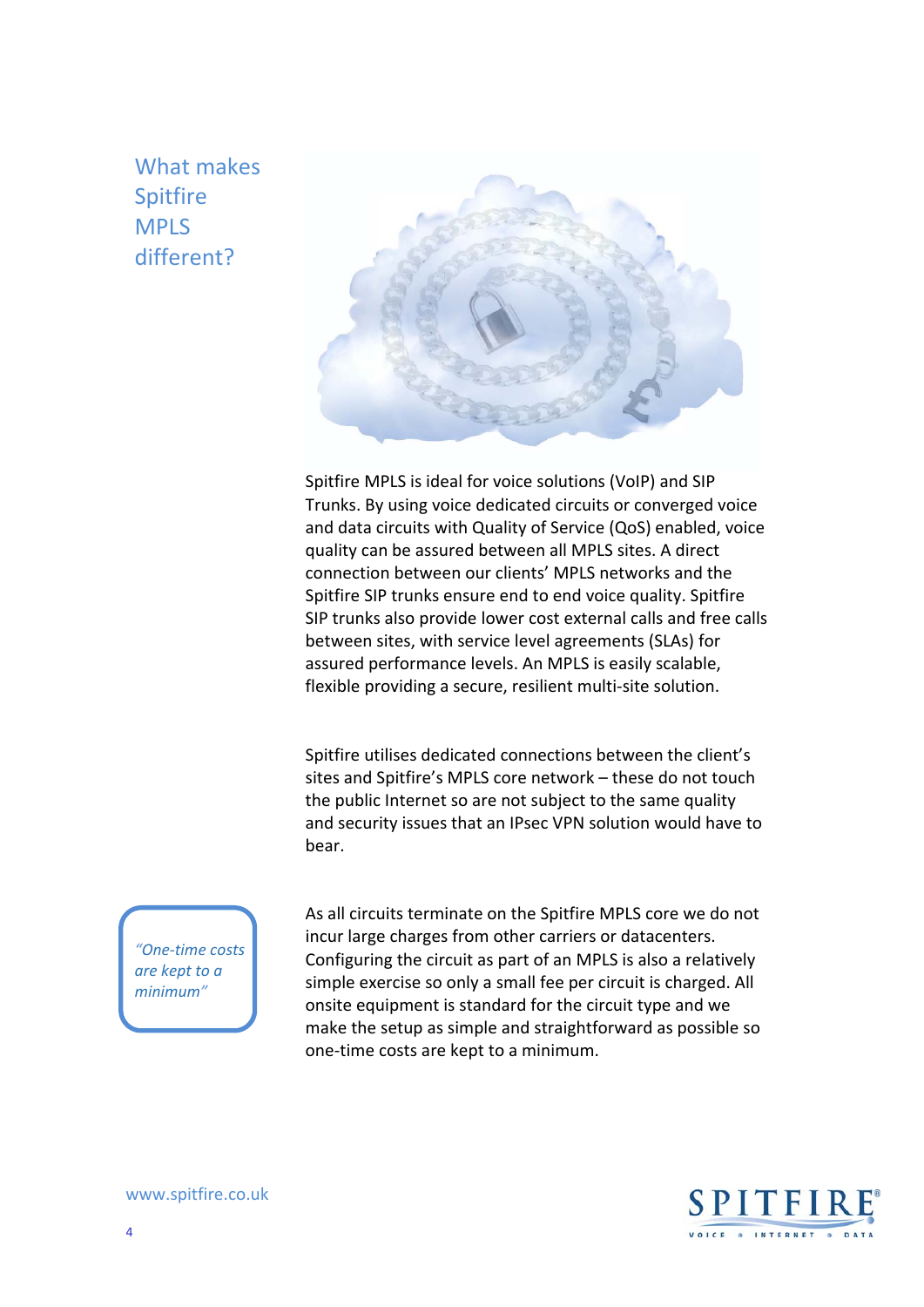## MPLS Benefits **Summary**

- **1.** Converged voice and data. Spitfire MPLS networks support a converged voice and data network across multiple sites, improving site to site collaboration and productivity.
- **2.** Cost saving. Compared to dedicated point to point circuits Spitfire's solution typically offers large savings, especially where sites are geographically distant or high bandwidth is required.
- **3.** Flexibility. Unlike a standard IPsec based Virtual Private Network, additional sites can be added to the MPLS very simply by Spitfire. This saves time and cost because an engineer will not need to reconfigure every router to allow the new site to communicate with the existing sites.
- **4.** Negates need for onsite internet access. MPLS provides site to site connectivity without having to access the public internet directly from each site, so improving security and compliance.
- **5.** No expensive routers required. Spitfire managed WAN is set up on Spitfire's core network so simple routers can be used and no on‐site VPN expertise is required.
- **6.** Flexible access. Spitfire MPLS is compatible with a wide variety of circuits including Fibre, EFM and GEA Ethernet, SDSL M, Annex M, VDSL & ADSL2+. Each site can therefore use the circuit that suits their needs.
- **7.** Improved business continuity. All sites connect to the MPLS and Internet independently, so none are reliant on the other unlike with traditional point to point circuits. In addition, each site can have multiple connections for resilience, e.g. Ethernet as the primary connection with a free Broadband back‐up.
- **8.** Remote VPN support. The solution supports remote access via IPSec VPN. This is useful both for home/remote workers and for allowing access from sites with non-Spitfire circuits e.g. overseas offices.

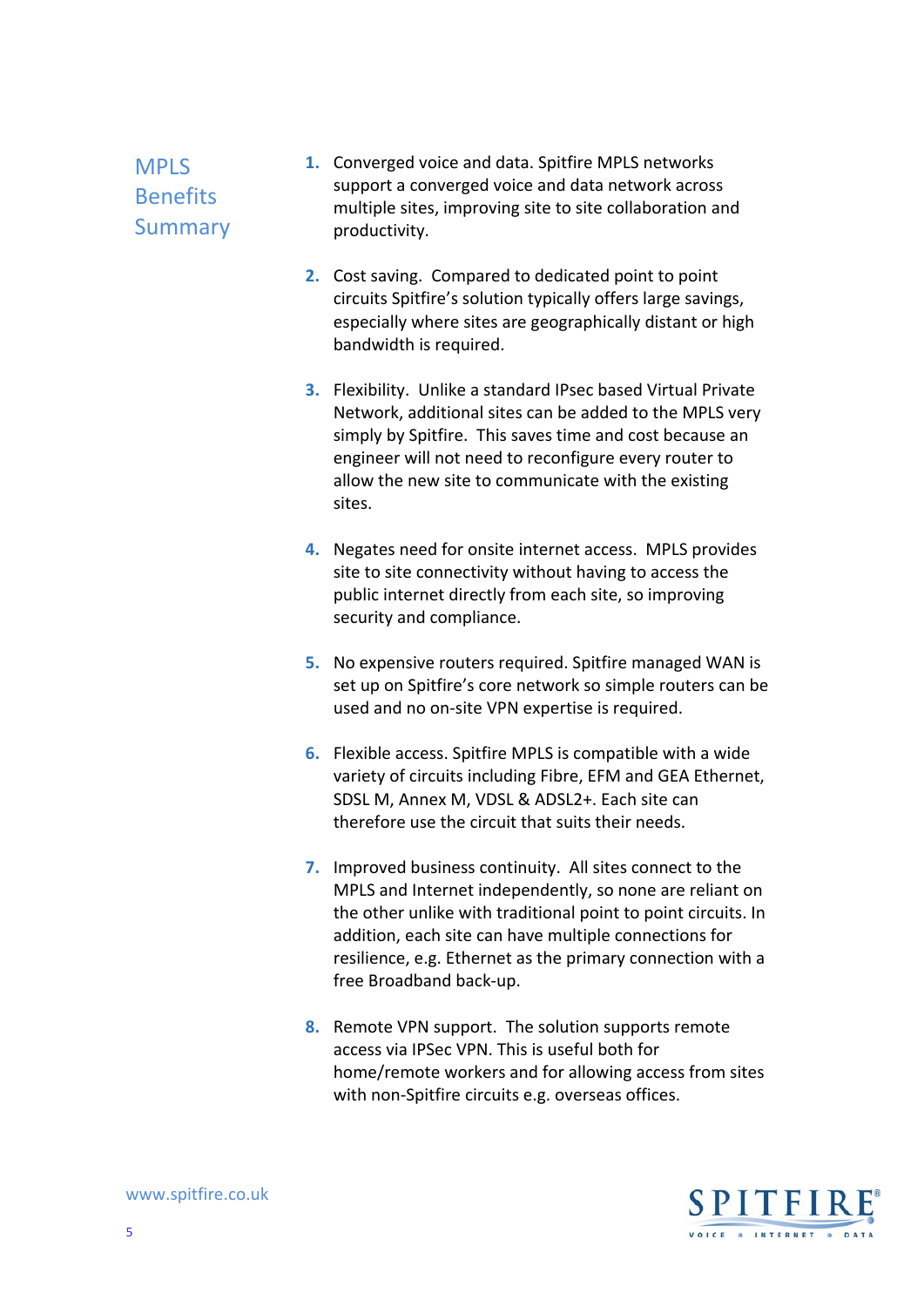| How do     |
|------------|
| I find out |
| more or    |
| receive    |
| a quote?   |

If you have any questions regarding this service, would like more information or would like a quotation please contact your IT Support Company or call the Spitfire team on 020 7501 3333. Alternatively, email us at info@spitfire.co.uk.